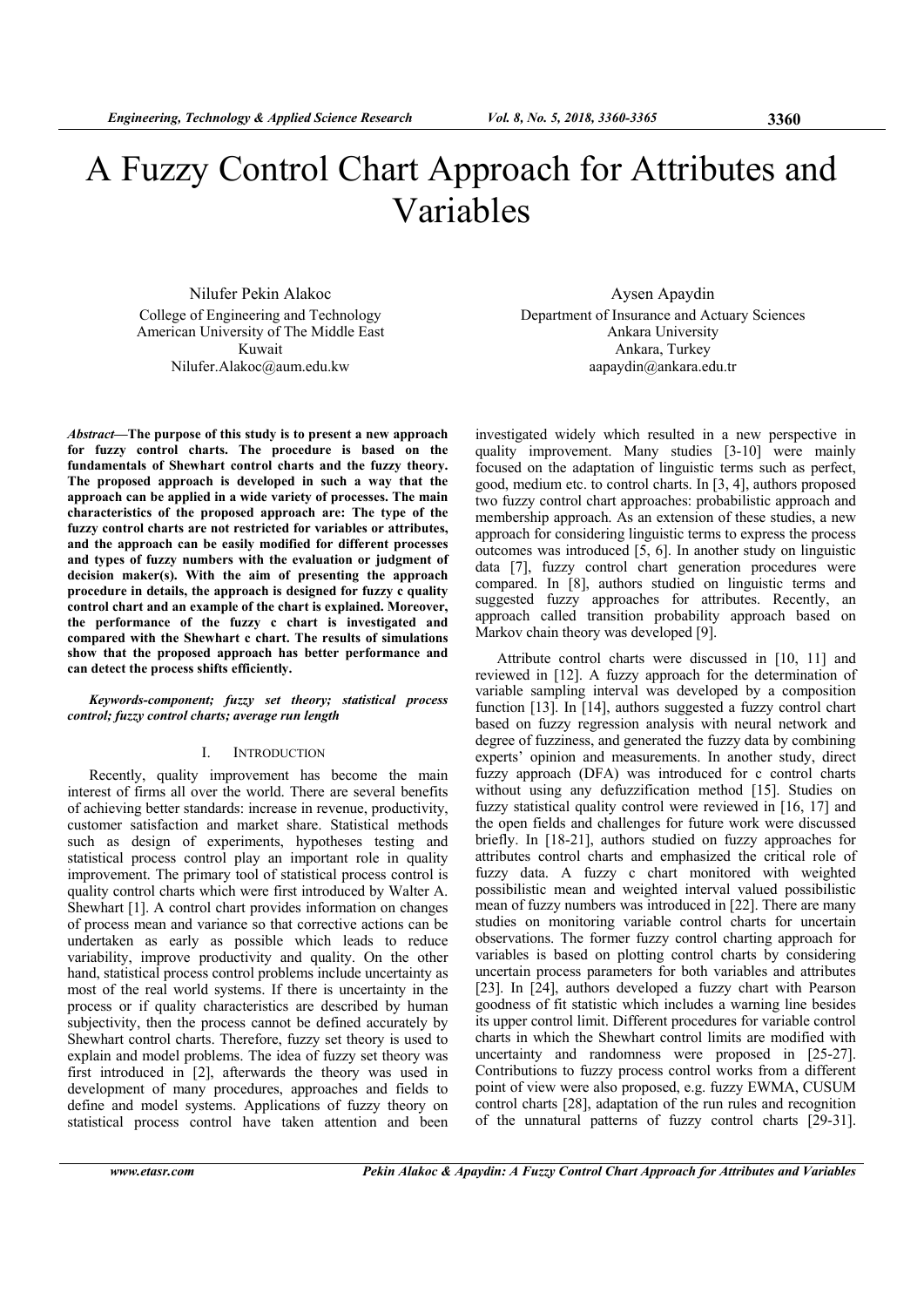Authors in [32] investigated fuzzy multivariate control charts, in [33], nonparametric Shewhart control chart for fuzzy data, and control charts autocorrelated fuzzy observations in [34].

This paper introduces a new approach for constructing fuzzy control charts. The approach is proposed as an extension of Shewhart control charts and differs from the previous studies in flexible assumptions which do not restrict the type of the chart and application area. The charting procedure is based on membership degrees of fuzzy numbers, the pattern of  $\alpha$ -cut fuzzy numbers and fuzzy limits on the chart. The out of control condition is determined by a decision function which is developed by considering the distribution of membership degrees, the probability of type I error and  $3\sigma$  control limits. A simulation study is performed to demonstrate the performance of the approach.

### II. DESIGN OF FUZZY CONTROL CHART

## *A. The Procedure*

The approach is flexible and not restricted to a specified type of control chart, because any assumptions about the type of quality characteristic or the distribution of quality characteristic are not required. For this reason, the approach can be modified easily for control charts with different purposes. During the development process several different fuzzy control charts are plotted and different applications are examined. A sensitivity analysis is performed based on the applications and then effects of fuzzy numbers and parameters of membership function are investigated. If measurements and control limits of an approach are fuzzy numbers then the most essential part of constructing a fuzzy control chart is to define the intersection situations of fuzzy limits and numbers. If all the fuzzy numbers are between the fuzzy limits, then the process is in control and the membership degree of being in control is 1. Similarly, if any fuzzy number is completely out of the fuzzy control limits then the process is out of control and the membership degree is 0. However, it is not easy to define the process if any fuzzy number intersects with the fuzzy control limits. The approach classifies these situations by a formula and assigns a membership degree to each fuzzy number in such a way that the importance of having a fuzzy number between the fuzzy limits, and the importance of intersecting with fuzzy limits are differentiated with the perspective of the decision maker. The proposed fuzzy control chart plots measurements of a quality characteristic in the form of  $\alpha$ -cut fuzzy numbers. The fuzzy control chart represents the fuzzy control limits and center line by two parallel lines which show upper and lower values of  $\alpha$ -cut fuzzy limits.  $\alpha$ -cut fuzzy numbers are illustrated with lines perpendicular to the limits.

Let  $A_i$  is a trapezoidal fuzzy number, such that  $A_i =$  $(a_i, b_i, c_i, d_i)$ , then  $\alpha$ -cut trapezoidal fuzzy number is an interval in the form of  $A_i^{\alpha} = [a_i + \alpha(b_i - a_i), d_i - \alpha(d_i - c_i)] = [a_i^{\alpha}, d_i^{\alpha}]$ . If measurements are denoted by trapezoidal fuzzy numbers, then fuzzy control limits,  $L\tilde{C}L$  and  $\tilde{U}\tilde{C}L$ , and the fuzzy center line,  $\tilde{C}L$ of fuzzy  $\bar{x}$  and *R* charts are defined as:

$$
\widetilde{LCL}_{\bar{x}} = (\bar{a} - A_2 \bar{R}_d, \bar{b} - A_2 \bar{R}_c, \bar{c} - A_2 \bar{R}_c, \bar{d} - A_2 \bar{R}_a)
$$

$$
Vol. 8, No. 5, 2018, 3360-3365
$$

$$
\widetilde{CL}_{\bar{x}} = (\bar{a}, \bar{b}, \bar{c}, \bar{d})
$$

$$
\widetilde{UCL}_{\bar{x}} = (\bar{a} - A_2 \bar{R}_a, \bar{b} + A_2 \bar{R}_b, \bar{c} + A_2 \bar{R}_c, \bar{d} + A_2 \bar{R}_d) \qquad (1)
$$

$$
\begin{aligned} L\widetilde{C}L_R &= (D_3\overline{R}_a, D_3\overline{R}_b, D_3\overline{R}_c, D_3\overline{R}_d) \\ \widetilde{C}L_R &= (\overline{R}_a, \overline{R}_b, \overline{R}_c, \overline{R}_d) \\ \widetilde{U}\widetilde{C}L_R &= (D_4\overline{R}_a, D_4\overline{R}_b, D_4\overline{R}_c, D_4\overline{R}_d) \end{aligned}
$$

where  $\bar{R}_t = \sum R_{i_t}/m$ ,  $R_{i_t} = \max_{j \neq k} (t_{i_j} - t_{ik})$  and  $t = a, b, c, d$ ,  $i = 1, \ldots, m$ . Similarly, fuzzy control limits and the center line of fuzzy *c* control chart are calculated by:

$$
\begin{aligned}\n\widetilde{LCL} &= \left(\bar{a} - 3\sqrt{\bar{d}}, \bar{b} - 3\sqrt{\bar{c}}, \bar{c} - 3\sqrt{\bar{b}}, \bar{d} - 3\sqrt{\bar{a}}\right) \\
\widetilde{CL} &= \left(\bar{a}, \bar{b}, \bar{c}, \bar{d}\right) \\
\widetilde{UCL} &= \left(\bar{a} + 3\sqrt{\bar{a}}, \bar{b} + 3\sqrt{\bar{b}}, \bar{c} + 3\sqrt{\bar{c}}, \bar{d} + 3\sqrt{\bar{d}}\right)\n\end{aligned}
$$
\n(3)

Triangular fuzzy numbers are special cases of trapezoidal fuzzy numbers. Trapezoidal fuzzy numbers are reduced to triangular fuzzy numbers when  $b = c$ . Let  $B_i$  is a triangular fuzzy number, denoted by  $B_i = (a_i, b_i, c_i)$ , then  $\alpha$ -cut triangular fuzzy number is an interval such that  $B_i^{\alpha} = [a_i^{\alpha}, c_i^{\alpha}]$ . So that the fuzzy control limits of c chart,  $L\widetilde{c}L$  and  $\widetilde{UCL}$ , are triangular fuzzy numbers:

$$
\begin{aligned}\n\widetilde{LCL} &= \left(\bar{a} - 3\sqrt{\bar{c}}, \bar{b} - 3\sqrt{\bar{b}}, \bar{c} - 3\sqrt{\bar{a}}\right) \\
\widetilde{CL} &= \left(\bar{a}, \bar{b}, \bar{c}\right) \\
\widetilde{UCL} &= \left(\bar{a} + 3\sqrt{\bar{a}}, \bar{b} + 3\sqrt{\bar{b}}, \bar{c} + 3\sqrt{\bar{c}}\right)\n\end{aligned} \tag{4}
$$

The approach is not limited to any specified type of fuzzy numbers, but for the simplicity, the procedure is explained by triangular fuzzy numbers. If  $v_i^α$  is the α-cut range of i<sup>th</sup> fuzzy number, then this range is defined as:

$$
v_i^{\alpha} = v_{i,in}^{\alpha} + v_{i,out}^{\alpha} + v_{i,int}^{\alpha} \quad (5)
$$

where,  $v_{i,int}^{\alpha}$  is the part of the range of  $\alpha$ -cut fuzzy number that intersects with any of the  $\alpha$ -cut fuzzy control limits, and  $v_{i,in}^{\alpha}$ ,  $v_{i,out}^{\alpha}$  are the parts of the range of  $\alpha$ -cut fuzzy number that are between and out of the  $\alpha$ -cut control limits, respectively. Figure 1 represents an example of the definitions on triangular fuzzy numbers. For the first fuzzy number, (FN1),  $v_{1,in}^{\alpha} > 0$ ,  $v_{1,out}^{\alpha} = 0$  and  $v_{1,int}^{\alpha} > 0$  and for the second one, (FN2),  $v_{2,in}^{\alpha} = 0$ ,  $v_{2,out}^{\alpha} > 0$  and  $v_{2,int}^{\alpha} > 0$ . The membership function, which is the weighted sum of ranges,  $v_{i,in}^{\alpha}$ ,  $v_{i,int}^{\alpha}$  and  $v_{i,out}^{\alpha}$  is stated as follows:

$$
\mu_i = \frac{\gamma v_{i,int}^{\alpha} + (1 - \gamma)v_{i,in}^{\alpha}}{\gamma M_i^{\alpha} + (1 - 2\gamma)L_i^{\alpha}}
$$
(6)

where  $M_i^{\alpha} = min\{\widetilde{UCL}_{c}^{\alpha} - \widetilde{LCL}_{a}^{\alpha}, v_i^{\alpha}\}\$  and  $L_i^{\alpha} = min\{\widetilde{UCL}_{a}^{\alpha} - \widetilde{LCL}_{c}^{\alpha}\}, v_i^{\alpha}\}$ and are defined to standardize the membership function, and  $\gamma$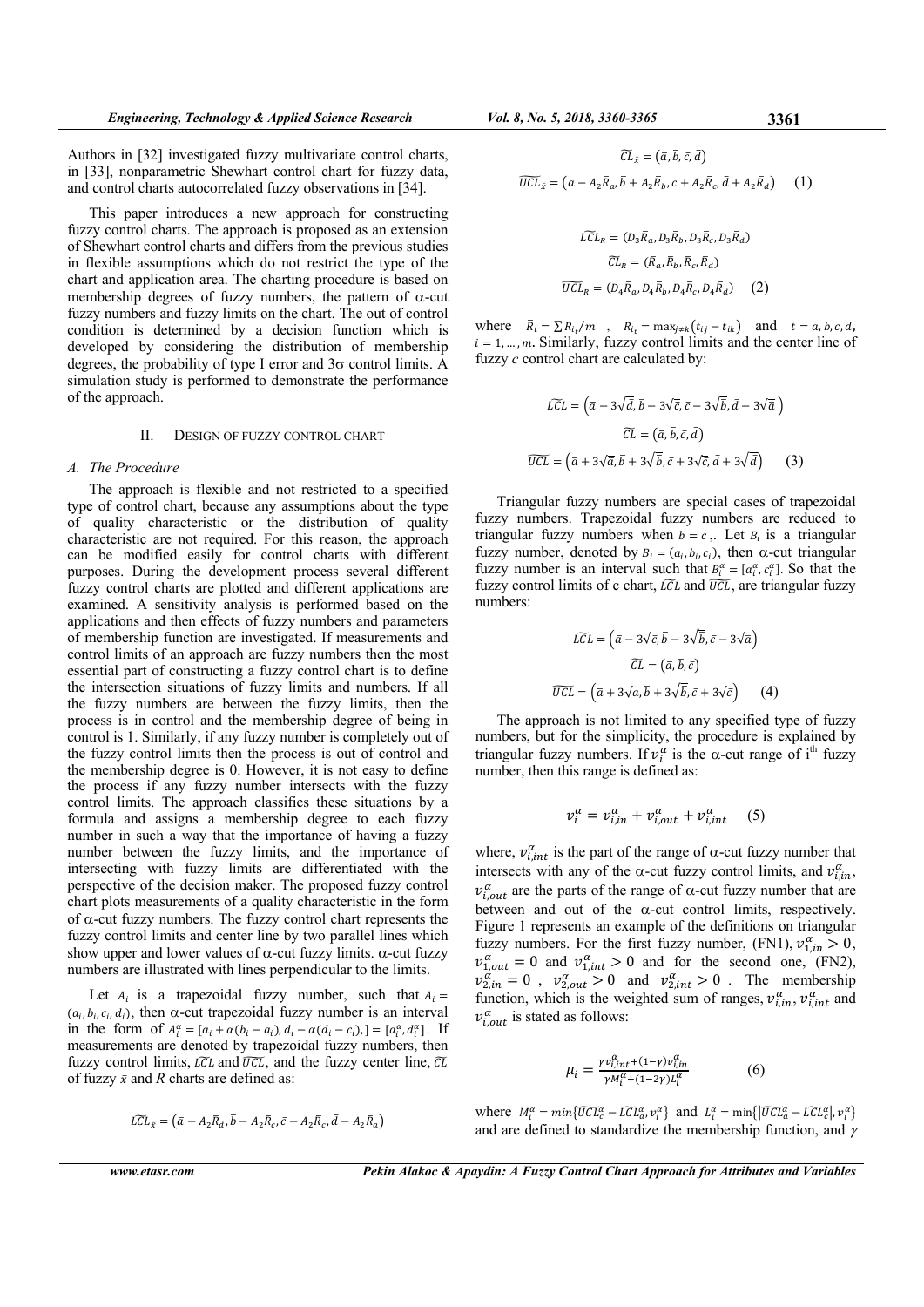

Fig. 1. Examples of  $v_i^{\alpha}$  on triangular fuzzy numbers.

 $\gamma$  is a random variable and has a probability distribution based on the process. This yields to have multiple values for membership degree of a fuzzy number which means fuzzy of fuzziness. Hence, the proposed fuzzy membership function necessitates the use of type-2 fuzzy set theory. Type-2 fuzzy sets, first introduced in [35] are the higher order of type-1 fuzzy sets. In type-1 fuzzy sets the membership degree for each element is a crisp number in [0, 1], whereas the membership degree of type-2 fuzzy sets for each element is a fuzzy set in [0, 1]. For the simplicity of the approach and to increase the applicability, it is assumed that  $\gamma$ , which is determined by the decision maker(s), is a single constant value. This assumption reduces the procedure to type-1 fuzzy theory. After the calculation of membership degrees for each fuzzy number, the next step of the procedure is to describe the state of the process by the decision function given in (7) and monitoring the process.

$$
\text{Process} = \begin{cases} \text{ in control,} & \text{if } \lambda < \mu_i \le 1 \\ \text{out of control,} & \text{if } 0 < \mu_i \le \lambda \end{cases} \tag{7}
$$

where,  $\lambda$  is a parameter such that  $0 \leq \lambda \leq 1$ .

#### *B. Estimation of Decision Function Parameter*

The determination of the decision function parameter,  $\lambda$  is an important part of the approach because if a value assigned is greater than it should be then the probability of type I error increases. This situation has the same effect with moving the control limits closer to the center line on Shewhart control charts. On the other hand, when the estimate is less than it should be, the probability of type I error decreases, and the probability of type II error increases. In this section, the estimation of the parameter is explained with the studies on membership degrees and their probability distributions. In the development process of the approach a detailed study is performed to estimate  $\lambda$ . Different data sets are experimented and fuzzy control charts are plotted under various process scenarios. Data sets from binomial, Poisson and normal distributions with a variety of parameter values are generated randomly for constructing fuzzy *p, np, c, u,*  $\bar{x}$ *, R* and *s* control charts. Membership degrees of fuzzy numbers are calculated and the distribution of these membership degrees is investigated individually. Sixty one different continuous probability distributions are fitted to all data sets by EASYFIT

5.5. As a consequence of the applications, it is statistically proved that for all Shewart control charts, the distribution of membership degrees is beta distribution with two shape parameters which is left skewed with one peak. In order to standardize the estimates, all the data sets are considered together and the parameters are estimated by the maximum likelihood method which provides  $\hat{\alpha} = 3.6974$  and  $\hat{\beta} =$ 1.1807. Figure 2 illustrates the histogram of a random sample of membership degrees of 1000 triangular fuzzy numbers which are randomly generated from different distributions. The membership degrees are calculated by the corresponding control charts.



Fig. 2. Histogram of membership degrees and B (3.6974, 1.1807) ( $\gamma$ =0.33 and  $\alpha$ =0.60).

The next step is to determine the value of the decision function parameter  $\lambda$ . It is estimated by the probability of observing a point outside the control limits when the process is in control, which is 0.0027 type I error probability of Shewhart control chart. The decision function for a fuzzy control chart is:

$$
\text{Process} = \begin{cases} \text{in control,} & \text{if } 0.1856 < \mu_i \le 1\\ \text{out of control,} & \text{if } 0 < \mu_i \le 0.1856 \end{cases} \tag{8}
$$

#### III. AN APPLICATION OF FUZZY *C* CONTROL CHART

In this section, an application of the approach is presented by fuzzy c control chart. The number of defective products in each package is assumed to be expressed by fuzzy numbers. The defects or nonconformities occur according to Poisson distribution, which forms the basis of the c control chart. In order to plot a fuzzy control chart, a set of fuzzy data is generated randomly from the Poisson distribution. It is assumed that the process is in control when *c*=25 and triangular fuzzy numbers are formed by subtracting and adding 1.5 times of standard deviation of the data. A random sample of 30  $\alpha$ -cut triangular fuzzy numbers and membership degrees are given in Table I. Fuzzy control limits and fuzzy central line are illustrated in Figure 3 and obtained as follows:  $L\tilde{C}L =$  $(0.114, 11.815, 23.977)$ ,  $\widetilde{CL} = (18.317, 27.567, 36.817)$ ,  $\widetilde{UCL} =$  $(31.156, 43.318, 55.020)$  and  $L\widetilde{C}L^{0.6} = [7.135, 16.680]$ ,  $\widetilde{CL}^{0.6} =$  $[23.867, 31.267], \overline{UCL}^{0.6} = [38.453, 47.999].$  In this application, the membership degrees of fuzzy numbers are computed by the assumption that the importance of having a number between the fuzzy limits is twice the importance of intersecting with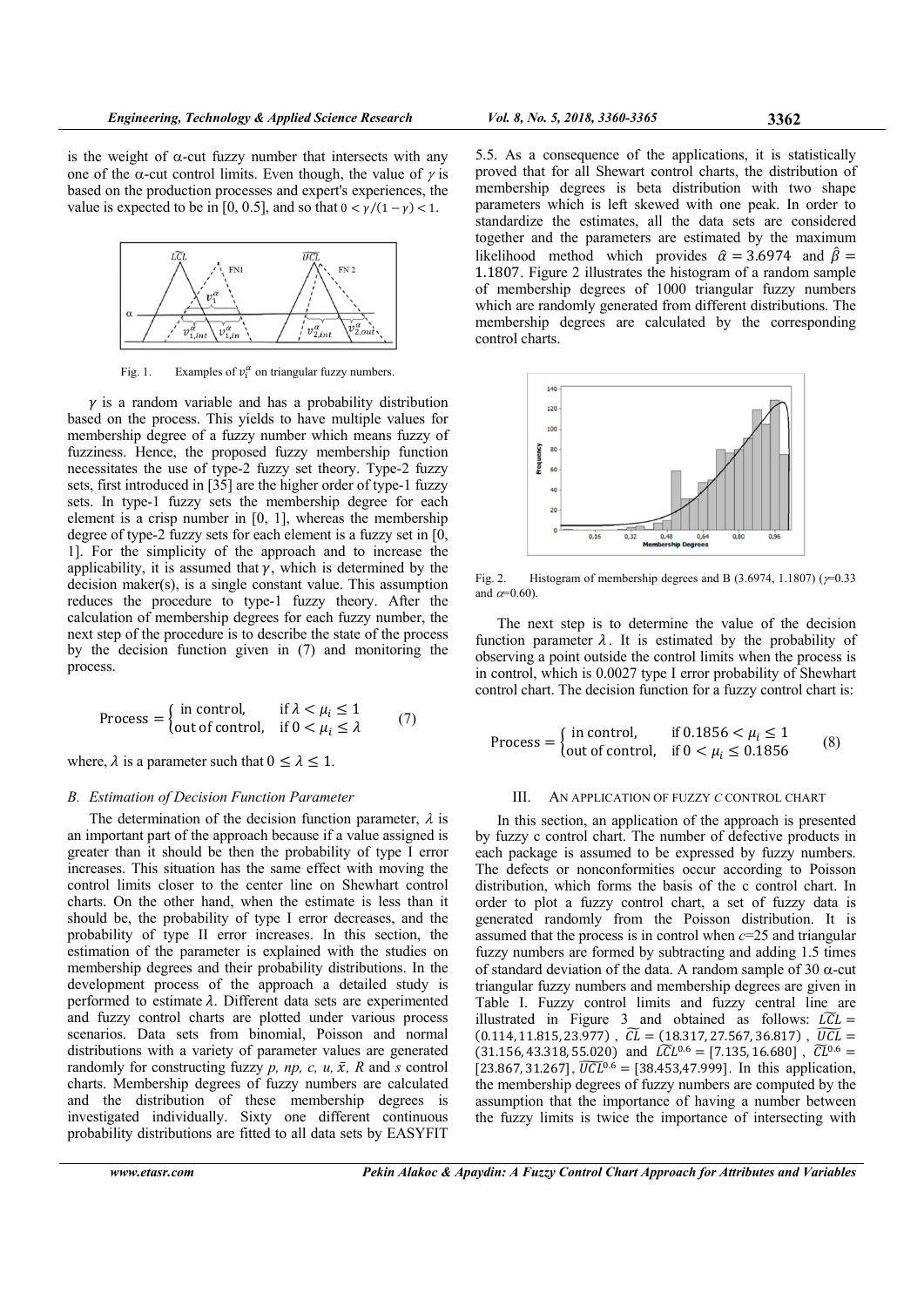fuzzy limits, which means  $\gamma = 1/3$ . Fuzzy c control chart is given in Figure 4. The membership degrees of 12 fuzzy numbers are 1 which means these numbers are completely between the  $\alpha$ -cut fuzzy control limits. The rest of the values are smaller than 1, but not  $\lambda$ . Consequently, the fuzzy c control chart shows a pattern in which  $\alpha$ -cut fuzzy numbers are randomly distributed and the process is in control.

| TABLE I. | SAMPLE 1: $\alpha$ -CUT TRIANGULAR FUZZY NUMBERS AND |
|----------|------------------------------------------------------|
|          | MEMBERSHIP DEGREES ( $\alpha$ = 0.6)                 |

| N <sub>0</sub> | $a_i^{\alpha}$ | h     | $c_i^{\alpha}$ | $\mu_i$ | No | $a_i^{\alpha}$ | h     | $c_i^{\alpha}$ | $\mu_i$ |
|----------------|----------------|-------|----------------|---------|----|----------------|-------|----------------|---------|
| 1              | 14.30          | 18.00 | 21.70          | 0.8392  | 16 | 18.30          | 22.00 | 25.70          | 1.0000  |
| $\mathbf{2}$   | 32.30          | 36.00 | 39.70          | 0.9158  | 17 | 39.30          | 43.00 | 46.70          | 0.5000  |
| 3              | 14.30          | 18.00 | 21.70          | 0.8392  | 18 | 38.30          | 42.00 | 45.70          | 0.5104  |
| 4              | 16.30          | 20.00 | 23.70          | 0.9743  | 19 | 27.30          | 31.00 | 34.70          | 1.0000  |
| 5              | 10.30          | 14.00 | 17.70          | 0.5689  | 20 | 19.30          | 23.00 | 26.70          | 1.0000  |
| 6              | 27.30          | 31.00 | 34.70          | 1.0000  | 21 | 16.30          | 20.00 | 23.70          | 0.9743  |
| 7              | 32.30          | 36.00 | 39.70          | 0.9158  | 22 | 21.30          | 25.00 | 28.70          | 1.0000  |
| 8              | 25.30          | 29.00 | 32.70          | 1.0000  | 23 | 10.30          | 14.00 | 17.70          | 0.5689  |
| 9              | 32.30          | 36.00 | 39.70          | 0.9158  | 24 | 33.30          | 37.00 | 40.70          | 0.8482  |
| 10             | 17.30          | 21.00 | 24.70          | 1.0000  | 25 | 38.30          | 42.00 | 45.70          | 0.5104  |
| 11             | 21.30          | 25.00 | 28.70          | 1.0000  | 26 | 12.30          | 16.00 | 19.70          | 0.7040  |
| 12             | 36.30          | 40.00 | 43.70          | 0.6455  | 27 | 18.30          | 22.00 | 25.70          | 1.0000  |
| 13             | 19.30          | 23.00 | 26.70          | 1.0000  | 28 | 19.30          | 23.00 | 26.70          | 1.0000  |
| 14             | 15.30          | 19.00 | 22.70          | 0.9068  | 29 | 33.30          | 37.00 | 40.70          | 0.8482  |
| 15             | 19.30          | 23.00 | 26.70          | 1.0000  | 30 | 37.30          | 41.00 | 44.70          | 0.5779  |



Fig. 3. Fuzzy control limits and central line.



The application is repeated for the second data set

generated from Poisson distribution with *c*=27. Thirty triangular fuzzy numbers are generated randomly for the second set and the membership degrees of these numbers are calculated. Table II presents  $\alpha$ -cut triangular fuzzy numbers and membership degrees of the second sample. Fuzzy c control chart in Figure 5 shows the  $\alpha$ -cut fuzzy control limits and the central line which are calculated by the first data set. The membership degrees of the corresponding fuzzy numbers that are smaller than  $\lambda$  are also presented on the chart. Figure 5 indicates that "the process is out of control". This result is due to the  $48<sup>th</sup>$  and  $58<sup>th</sup>$  fuzzy numbers which have membership values smaller than  $\lambda$ . The 48th number is completely out of  $\alpha$ cut fuzzy upper control limit with  $\mu_{48} = 0.000$ . On the other

hand, the  $\alpha$ -cut of the 58th fuzzy number intersects with the  $\alpha$ cut fuzzy lower control limit with a membership degree of 0.1253. Moreover, the pattern of the chart provides information about the randomness of the process. In Figure 5 there is a shift in the process mean up to 43th fuzzy number and then, a clear increasing trend. After the 48th number a descending trend can be observed. Consequently, all these symptoms and the membership degrees point toward the nonrandomness and out of control state in the process output.

| TABLE II. | SAMPLE 2: $\alpha$ -CUT TRIANGULAR FUZZY NUMBERS AND |
|-----------|------------------------------------------------------|
|           | MEMBERSHIP DEGREES ( $\alpha$ = 0.6)                 |

| $\bf No$ | $a_i^{\alpha}$ | b     | $c_i^{\alpha}$ | μ,     | No | $a_i^{\alpha}$ | b     | $c_i^{\alpha}$ | μ,     |
|----------|----------------|-------|----------------|--------|----|----------------|-------|----------------|--------|
| 31       | 18.84          | 23.00 | 27.16          | 1.0000 | 46 | 33.84          | 38.00 | 42.16          | 0.7812 |
| 32       | 10.84          | 15.00 | 19.16          | 0.6540 | 47 | 31.84          | 36.00 | 40.16          | 0.9004 |
| 33       | 24.84          | 29.00 | 33.16          | 1.0000 | 48 | 49.84          | 54.00 | 58.16          | 0.0000 |
| 34       | 23.84          | 28.00 | 32.16          | 1.0000 | 49 | 44.84          | 49.00 | 53.16          | 0.1929 |
| 35       | 7.84           | 12.00 | 16.16          | 0.5000 | 50 | 23.84          | 28.00 | 32.16          | 1.0000 |
| 36       | 22.84          | 27.00 | 31.16          | 1.0000 | 51 | 24.84          | 29.00 | 33.16          | 1.0000 |
| 37       | 14.84          | 19.00 | 23.16          | 0.8925 | 52 | 27.84          | 32.00 | 36.16          | 1.0000 |
| 38       | 18.84          | 23.00 | 27.16          | 1.0000 | 53 | 28.84          | 33.00 | 37.16          | 1.0000 |
| 39       | 21.84          | 26.00 | 30.16          | 1.0000 | 54 | 23.84          | 28.00 | 32.16          | 1.0000 |
| 40       | 19.84          | 24.00 | 28.16          | 1.0000 | 55 | 24.84          | 29.00 | 33.16          | 1.0000 |
| 41       | 20.84          | 25.00 | 29.16          | 1.0000 | 56 | 21.84          | 26.00 | 30.16          | 1.0000 |
| 42       | 6.84           | 11.00 | 15.16          | 0.4830 | 57 | 15.84          | 20.00 | 24.16          | 0.9521 |
| 43       | 27.84          | 32.00 | 36.16          | 1.0000 | 58 | 0.84           | 5.000 | 9.16           | 0.1253 |
| 44       | 32.84          | 37.00 | 41.16          | 0.8408 | 59 | 5.84           | 10.00 | 14.16          | 0.4234 |
| 45       | 23.84          | 28.00 | 32.16          | 1.0000 | 60 | 18.84          | 23.00 | 27.16          | 1.0000 |



Fig. 5. Fuzzy c control chart for the data in Table II.

#### IV. FUZZY CONTROL CHART PERFORMANCE

The most effective and commonly used performance measure is the average run length (ARL), which is the average number of points plotted on a control chart before an out of control condition is observed. If the process observations are uncorrelated, then ARL is calculated as given below

$$
ARL = \frac{1}{p} = \frac{1}{p(\text{one point plots out of control})}
$$
(11)

If the process is in control, ARL is denoted by  $ARL_0$ where  $ARL_0 = 1/(Type I error probability)$ . It is desired to have a large value for  $ARL<sub>0</sub>$  which gives fewer false alarm rates. On the other hand, if an assignable variable occurs, then the probability of being in the out of control state increases and more numbers give out of control signals. When the process is out of control, the ARL is denoted by  $ARL_1$  and defined by  $ARL<sub>1</sub> = 1/(1 - Type II)$  error probability). In order to reduce the time to detect out of control situation, small values for  $ARL_1$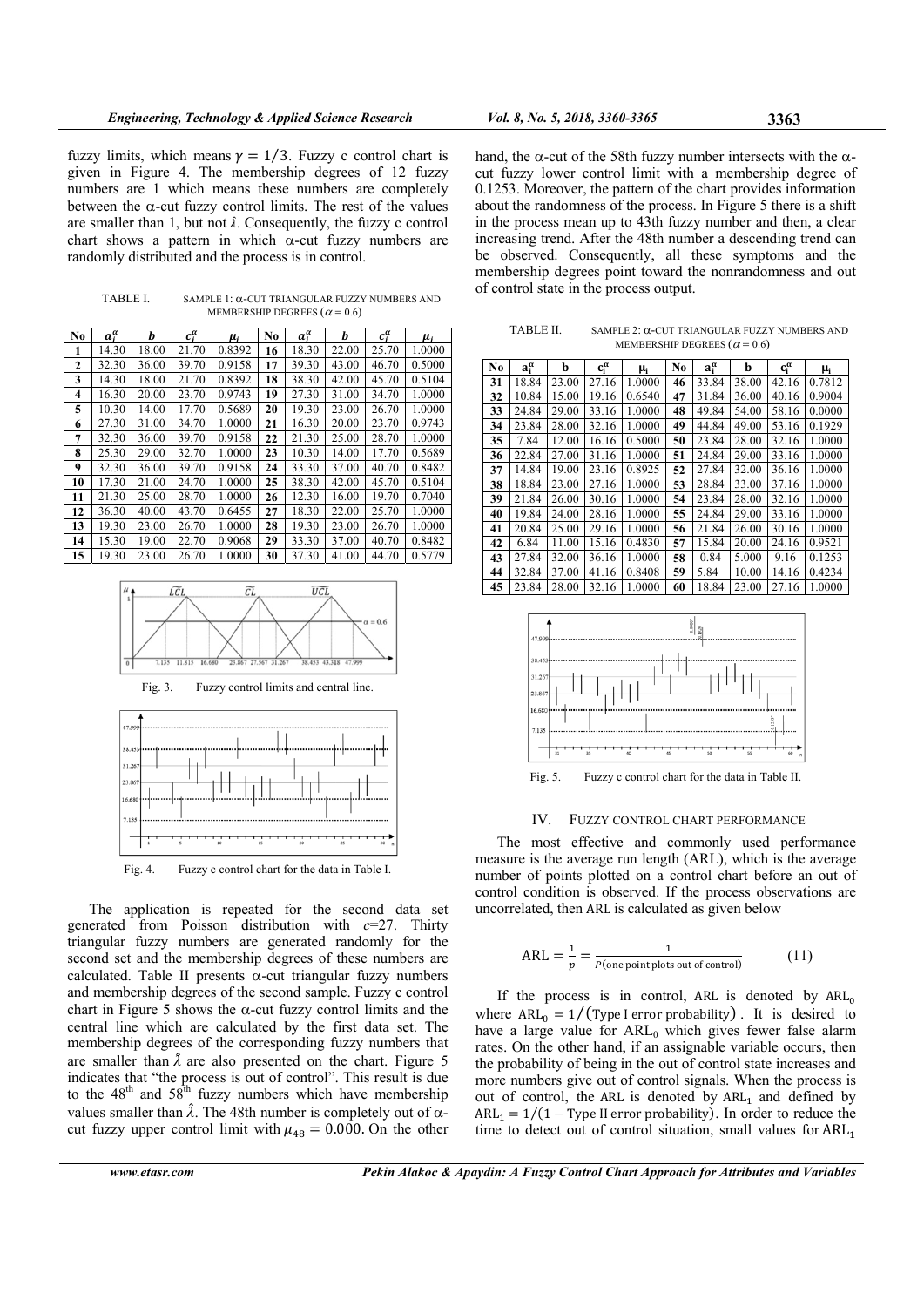are required. In this section, the performance of fuzzy c control chart is calculated and the fuzzy control chart is compared with Shewhart c control chart. All the computations are carried out by C++ programming language and one million simulation runs are performed for each ARL. The fuzzy numbers are generated randomly, and it is assumed that the process is in control when the mean number of nonconformities is  $c = c_0$  = 14 and the process is out of control when  $c = c_0 + \delta$  where  $\delta = 1, 2, ..., 9$ . Firstly, reference quantities of the fuzzy chart are determined to have the same  $ARL<sub>0</sub>$  with Shewart control chart. These are  $\alpha = 0.6$ ,  $\hat{\lambda} = 0.1856$  and  $\gamma = 1/3$ . Then, the process parameter is shifted and run lengths are averaged to get  $ARL<sub>1</sub>$ . Table III presents the summary of the results. The second column gives Shewart c control chart ARL values which are calculated by (12) and (13):

$$
\alpha = P\{X < LCL/c\} + P\{X > UCL/c\} \tag{12}
$$

$$
\beta = P\{LCL < X < UCL/c\} \tag{13}
$$

| TABLE III. | PERFORMANCE OF SHEWART AND FUZZY C CONTROL |
|------------|--------------------------------------------|
|            | <b>CHARTS</b>                              |

| Shift $(\delta)$ | ARL Shewhart c Control Chart   ARL Fuzzy c Control Chart |          |
|------------------|----------------------------------------------------------|----------|
| 0                | 370.1580                                                 | 374.6512 |
|                  | 160.6629                                                 | 139.1889 |
| <b>C</b>         | 76.1332                                                  | 69.5200  |
| 3                | 39.6020                                                  | 36.0776  |
|                  | 22.4160                                                  | 21.4669  |
|                  | 13.6749                                                  | 14.0383  |
|                  | 8.9138                                                   | 9.4132   |
|                  | 6.1615                                                   | 6.7849   |
| 8                | 4.4863                                                   | 5.2133   |
| 0                | 3.4206                                                   | 4.3388   |

It can be concluded that for small shifts of the parameter, the fuzzy control chart  $ARL<sub>1</sub>$  is significantly less than Shewart control chart  $ARL<sub>1</sub>$ , which means fuzzy control chart performance is better than Shewart control chart. As the shift increases the  $ARL<sub>1</sub>$  values approach Shewart control chart and both of the charts result to almost the same performance.

#### V. CONCLUSIONS AND DISCUSSION

Many real life problems cannot be modeled or defined by classical methods. For this reason, fuzzy logic has been applied to real life applications and science. Fuzzy control charts that are constructed with fuzzy set theory reflect the uncertainty better than Shewhart control charts. This paper presents a fuzzy approach that integrates fuzzy set theory and the basics of Shewhart control charts. The approach is developed by a decision function and a membership function based on  $\alpha$ -cut fuzzy numbers, fuzzy  $3\sigma$  control limits, and intersection situations of fuzzy numbers and fuzzy control limits. An example is included to demonstrate the applicability and efficiency of the proposed fuzzy control charts. Moreover, the performance of fuzzy control charts is investigated and the fuzzy c control chart is compared with the Shewhart c control chart.

The approach is investigated with various applications in the development stage. The functions, parameters and decisions are tested for verification and validation of the approach. As a result of these studies, some advantages of the proposed approach are derived. At first, the type of fuzzy numbers is not specified. The choice of fuzzy numbers depends on the decision maker. Second, process is defined without using any transformation techniques, which minimizes the loss of information and biased decisions. The membership function is calculated by weighted mean of ratios. Third, with respect to the process the weights can be changed. The approach is easy to understand and calculate. It is flexible and does not require any important assumptions that restrict the application area. Therefore, the approach can be modified easily for different processes and applied to both variables and attributes control charts with small modifications. Another advantage of the approach is that the decision function has two linguistic decisions, "the process is in control" and "the process is out of control". Depending on the process, the number of decisions can be increased or a warning decision can be added. Finally, the process is defined by the membership function which provides more flexibility compared to Shewhart control charts and previous studies.

#### **REFERENCES**

- [1] D. C. Montgomery, Introduction to Statistical Quality Control, 7th edition, John Wiley & Sons Inc., NY, USA, 2013
- [2] L. A. Zadeh, "Fuzzy sets", Information and Control, Vol. 8, No. 3, pp. 338-353, 1965
- [3] T. Raz, J. H. Wang, "Probabilistic and memberships approaches in the construction of control charts for linguistic data", Production Planning & Control, Vol. 1, No. 3, pp. 147-157, 1990
- [4] J. H. Wang, T. Raz, "On the construction of control charts using linguistic variables", International Journal of Production Research, Vol. 28, No. 3, pp. 477-487, 1990
- [5] A. Kanagawa, F. Tamaki, H. Ohta, "Control charts for process average and variability based on linguistic data", International Journal of Production Research, Vol. 31, No. 4, pp. 913-922, 1993
- [6] H. Taleb, M. Limam, "On fuzzy and probabilistic control charts", International Journal of Production Research, Vol. 40, No. 12, pp. 2849- 2863, 2002
- [7] F. Franceschine, D. Romano, "Control chart for linguistic variables: a method based on the use of linguistic quantifiers", International Journal of Production Research, Vol. 37, No. 16, pp. 3791-3800, 1999
- [8] M. Gulbay, C. Kahraman, D. Ruan, " $\alpha$  -Cuts fuzzy control charts for linguistic data", International Journal of Intelligent Systems, Vol. 19, No. 12, pp. 1173-1196, 2004
- [9] K. Thaga, R. Sivasamy, "Control chart based on transition probability approach", Journal of Statistical and Econometric Methods, Vol. 4, No. 2, pp. 61-82, 2015
- [10] J. H. Wang, C .H. Chen, "Economic statistical np-control chart designs based on fuzzy optimization", International Journal of Quality & Reliability Management., Vol. 12, No. 1, pp. 88-92, 1995
- [11] P. Grzegorzewski, O. Hryniewicz, "Soft methods in statistical quality control", Control Cybernet, Vol. 29, No. 1, pp. 119-140, 2000
- [12] W. Woodall, K. L. Tsui, G. L. Tucker, "A review of statistical and fuzzy control charts based on categorical data", in: Frontiers in Statistical Quality Control, Vol. 5, pp. 83-89, Springer-Verlag, Berlin Heidelberg, 1997
- [13] Y. K. Chen, C. Yeh, "An enhancement of DSI  $\overline{X}$  control charts using a fuzzy genetic approach", The International Journal of Advanced Manufacturing Technology, Vol. 24, No. 1-2, pp. 32-40, 2004